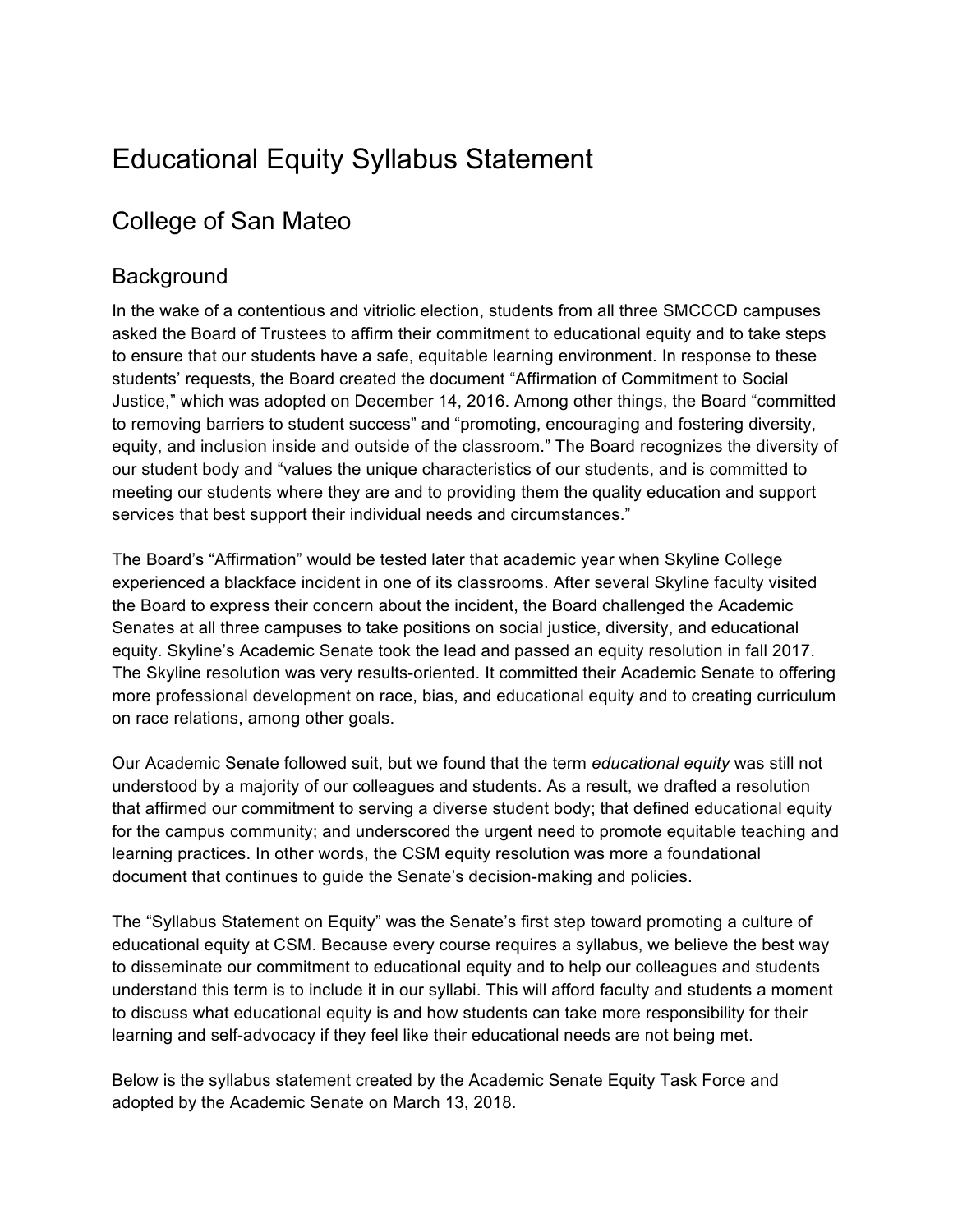# Syllabus Statement on Equity

*The faculty at College of San Mateo affirm that students are entitled to an equitable learning environment that celebrates their voice, fosters their agency, and develops their capacity for self-advocacy, and that is free of unfair practices.*

*If you feel you are in an environment that is not conducive to your learning or you want to learn more about educational equity, please come talk to me. You may also contact CSM's Director of Equity (collegeofsanmateo.edu/equity) to explore your options.* 

The Academic Senate wants to make sure that this syllabus statement matches the tone and individuality of your syllabus. As a result, we'd like to invite you to revise the first part of the statement to your liking (or if you believe you can explain educational equity better). However, we'd like all syllabi to contain the second part as it is written.

We'd like to highlight two important components of the statement: the students' responsibility in gauging their own learning and the professor as the students' first point of contact. We want to make it clear that this statement is **not** about students complaining about their professors to administration. Instead, we want students to understand that there are resources available if they feel like they are not effectively learning. This could be due to an undiagnosed learning disability, it could be due to stress from work or home, or it could be because the classroom environment is not welcoming. The bottom line is that we want students to tell someone so they can be directed to the resources they need to succeed (this is a major component of educational equity).

Second, we want to make sure that the classroom instructor is the first point of contact. We work more closely with our students than anyone else on campus and many of us are very familiar with the support services at CSM. Furthermore, we want students to approach us if they are having a hard time learning in our classrooms. We hope that this syllabus statement will make it clear to all students that the faculty is committed to making sure they have what they need to learn and that we are open to discussing teaching and learning with them. With that being said, if a student is afraid to approach their instructor, the statement directs them to the Director of Equity, who will then direct them to the proper resources or procedures.

#### What is "educational equity"?

CSM's Director of Equity Jeremiah Sims distinguishes equity from equality in the following way: "Equality is giving all people the same thing, no matter what their true need is; equity, on the other hand, is providing people with what they actually need in order to be successful" ("Overview").

In a nutshell, educational equity requires college faculty and staff to understand that many of our incoming students have experienced socio-economic and educational barriers due to their identities and that many of our college's policies, procedures, and pedagogies continue to